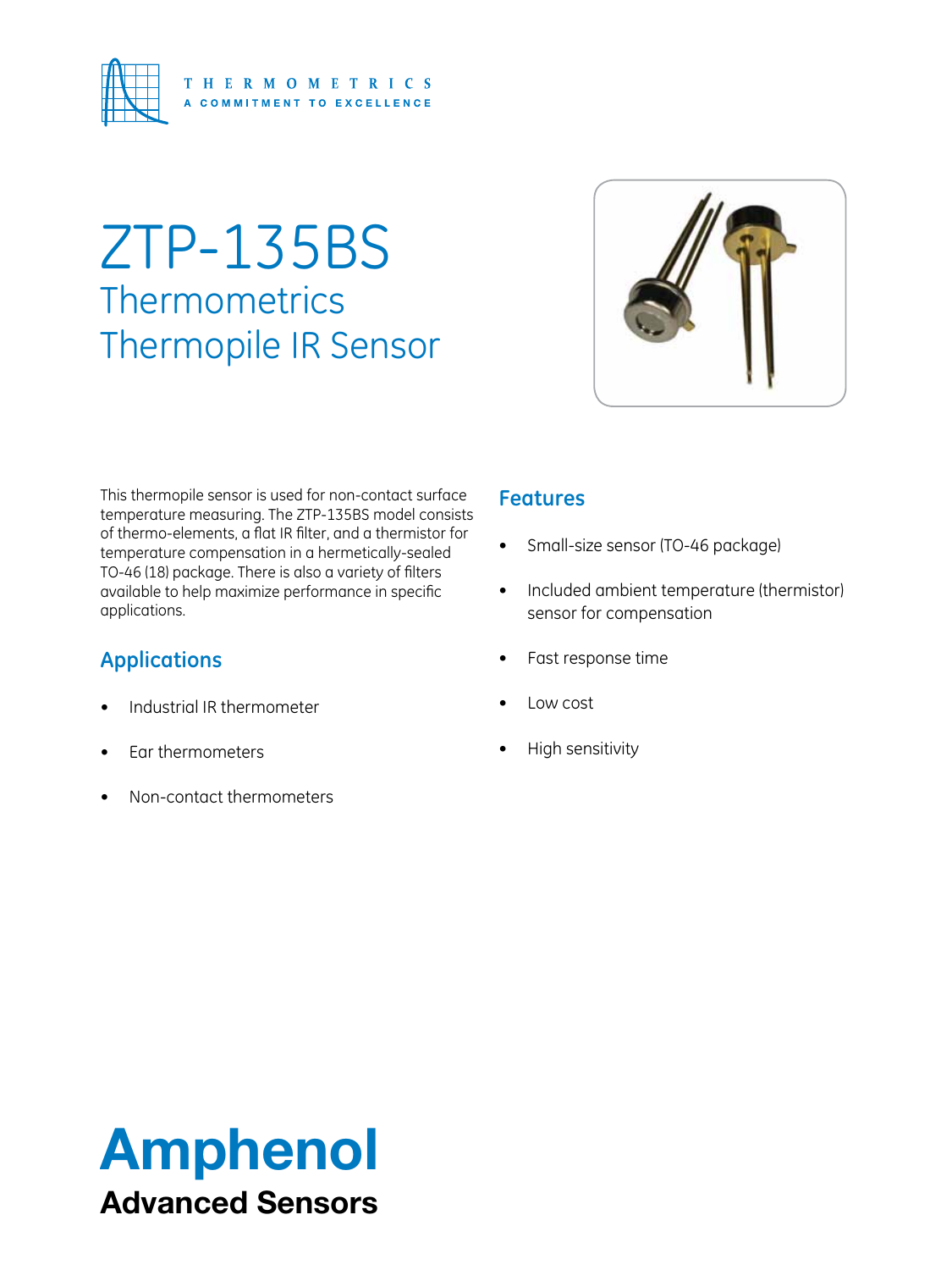## **Specifications**

### **Thermopile Chip**

| <b>Parameter</b>    | <b>Limits</b> |                  |            | <b>Units</b>    | <b>Condition</b> |
|---------------------|---------------|------------------|------------|-----------------|------------------|
|                     | <b>Min</b>    | <b>Typ</b>       | <b>Max</b> |                 |                  |
| Chip Size           |               | $1.8 \times 1.8$ |            | mm <sup>2</sup> |                  |
| Diaphragm Size      |               | $1.4 \times 1.4$ |            | mm <sup>2</sup> |                  |
| Active Area         |               | $0.7 \times 0.7$ |            | mm <sup>2</sup> |                  |
| Internal Resistance | 42            | 60               | 78         | kΩ              | $25^{\circ}$ C   |
| Resistance T.C.     |               |                  | 0.12       | %/°C            |                  |
| Responsivity        | 38            | 54               | 70         | V/W             | 500K, 1Hz        |
| Responsivity T.C.   |               | $-0.03$          |            | %/°C            |                  |
| Noise Voltage       |               | 32               |            | nV rms          | R.M.S., 25 °C    |
| <b>NEP</b>          |               | 0.59             |            | $nW/Hz^{1/2}$   | 500K, 1Hz        |
| Detectivity         |               | 1.18 E08         |            | $cmHz^{1/2}$ /W | 500K, 1Hz        |
| Time Constant       |               | 25               |            | ms              |                  |

# **Thermistor Resistance (R-T Table)**

| Tamb (°C) | <b>Rmin (k<math>\Omega</math></b> | Rcent ( $k\Omega$ ) | Rmax ( $k\Omega$ ) |
|-----------|-----------------------------------|---------------------|--------------------|
| $-20$     | 893.6                             | 931.5               | 970.3              |
| $-15$     | 677.5                             | 705.3               | 733.6              |
| $-10$     | 518.0                             | 538.5               | 559.4              |
| $-5$      | 399.2                             | 414.5               | 430.0              |
| 0         | 310.1                             | 321.5               | 333.1              |
| 5         | 242.5                             | 251.2               | 259.9              |
| 10        | 191.0                             | 197.6               | 204.2              |
| 15        | 151.5                             | 156.5               | 161.6              |
| 20        | 120.8                             | 124.7               | 128.6              |
| 25        | 97.00                             | 100.0               | 103.0              |
| 30        | 78.14                             | 80.65               | 83.15              |
| 35        | 63.30                             | 65.40               | 67.50              |
| 40        | 51.56                             | 53.32               | 55.09              |
| 45        | 42.21                             | 43.69               | 45.19              |
| 50        | 34.72                             | 35.98               | 37.25              |
| 55        | 28.70                             | 29.77               | 30.85              |
| 60        | 23.83                             | 24.74               | 25.66              |
| 65        | 19.88                             | 20.66               | 21.44              |
| 70        | 16.65                             | 17.32               | 17.99              |
| 75        | 14.00                             | 14.58               | 15.16              |
| 80        | 11.82                             | 12.32               | 12.82              |
| 85        | 10.022                            | 10.45               | 10.88              |
| 90        | 8.526                             | 8.896               | 9.275              |
| 95        | 7.278                             | 7.601               | 7.930              |
| 100       | 6.235                             | 6.516               | 6.804              |

### **Thermistor**

| Parameter    |      | <b>Limits</b> |      | <b>Units</b> | Condition                           |
|--------------|------|---------------|------|--------------|-------------------------------------|
|              | Min  | Tvp           | Max  |              |                                     |
| Resistance   | 97   | 100           | 103  | kΩ           | Tol.:3%, @25 °C                     |
| Beta - Value | 3901 | 3940          | 3979 | К            | Tol.:1%. Defined at<br>@25 °C/50 °C |

### **Absolute Maximum Ratings**

**Operating Temperature** -20°C ~ 100°C

**Storage Temperature**

-40°C ~ 120°C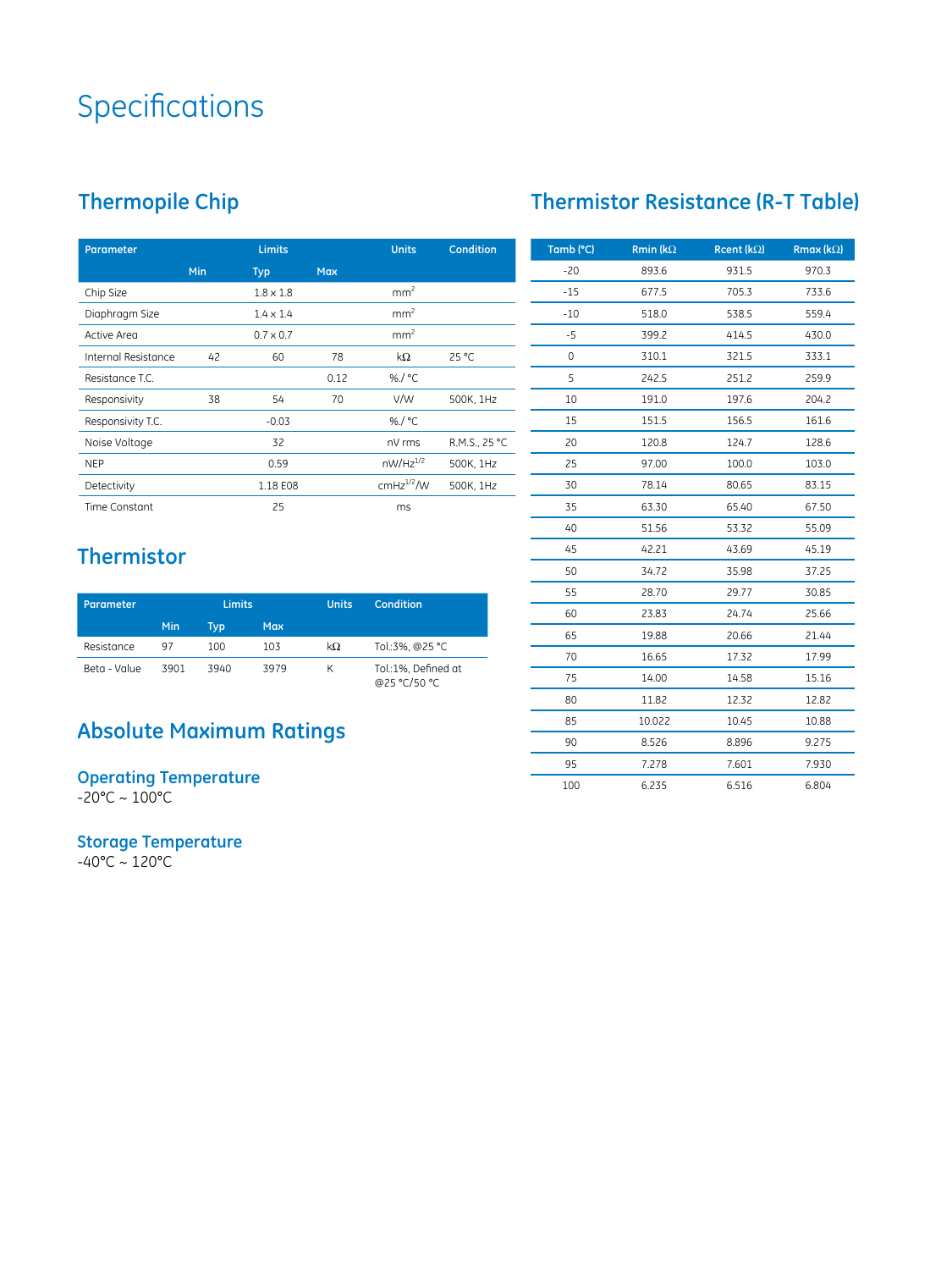### Typical ZTP-135BS Characteristic Data

### **Sensitivity**



### **Field of View**





### **Filter Transmission Data**